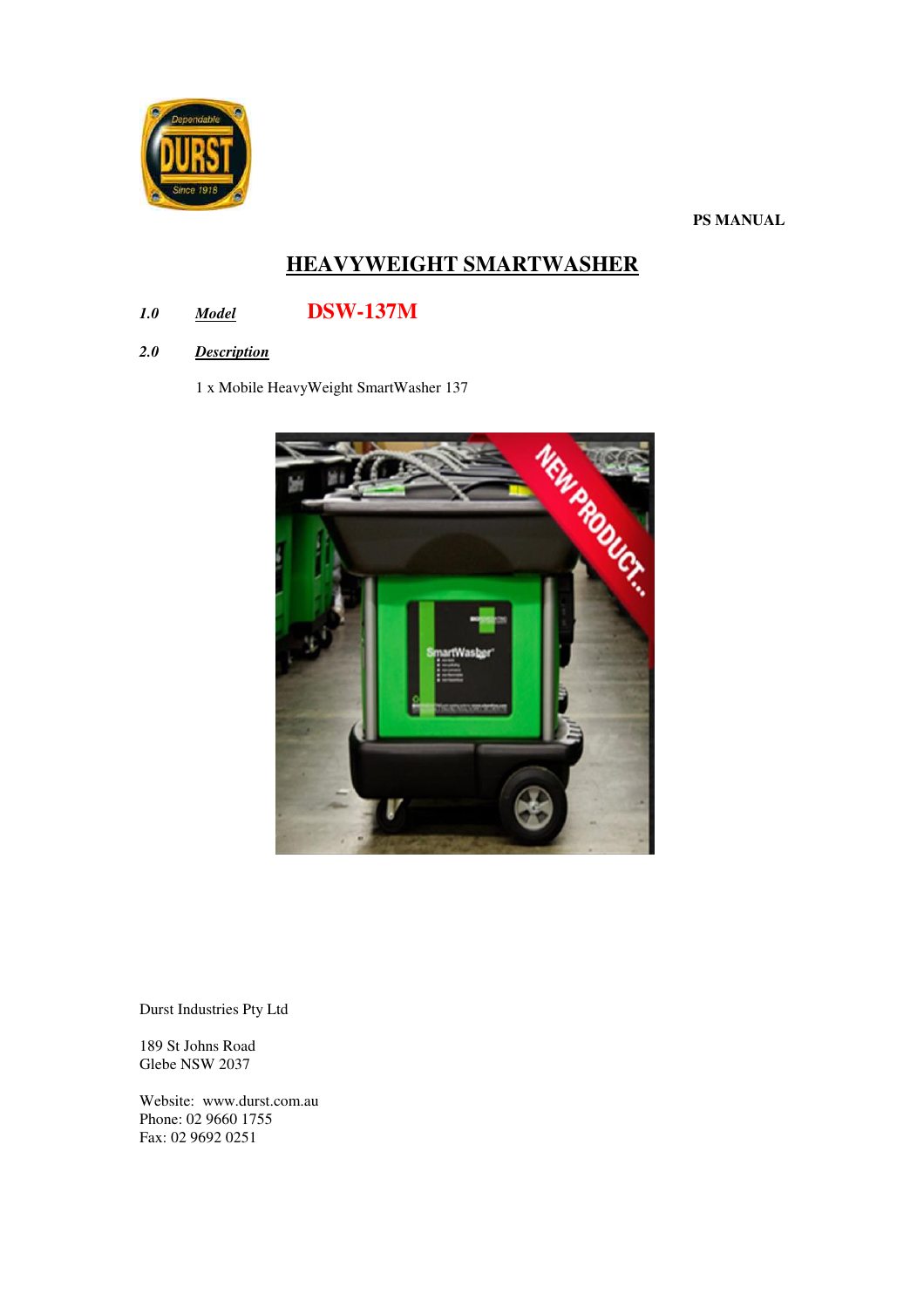



### *3.0 Features*

- ON/OFF control, side mounted
- Flow timer with 10 increments
- Flow through parts brush
- User regulated independent flow control from brush or nozzle
- Thermostat maintains fluid at  $42^{\circ}$  C (adjustable to  $46^{\circ}$  C)
- Does not damage Neoprene or Rubber gaskets and seals
- Warm cleaning solution
- Indicators: Low Fluid level indicator ( Red) Standby/ ready indicator ( Green)
	- Power Indicator ( Green)
- Complies with Australian WHS Regulations
- Patented as a non-hazardous bio remediating parts cleaning system
- Uses warm aqueous degreasing solution called " Ozzy Juice"
- Reduces the release of VOC's and eliminates hazardous waste.
- Helps save our environment whilst protecting the health and wellbeing of your employees.

## **SmartWasher Certificates and Approvals**

AQMD Certified DSW-SW3 Truck Grade OzzyJuice. DSW-SW6-8 Weapons Aviation Grade OzzyJuice.



Authorization to Mark



Declaration of Conformity



Test Certificate in Compliance with the Device Safety Act

 Test Certificate in Compliance with the Device Safety Act National Sanitation Foundation. DSW-SW3, DSW-SW6-8 OzzyJuice



Product Safety Certificate

## *4.0 Physical and Dimensional Properties*

- Each unit weighs approximately TBAKg Empty
- Approximate Shipping Weight: TBAKg
- Material: Blow moulded High Density polyethylene

REV: NIL

## *Kevin Pitt* PS: 256

DATE: 10/12/13 AUTHORISED BY PAGE: 2 of 3